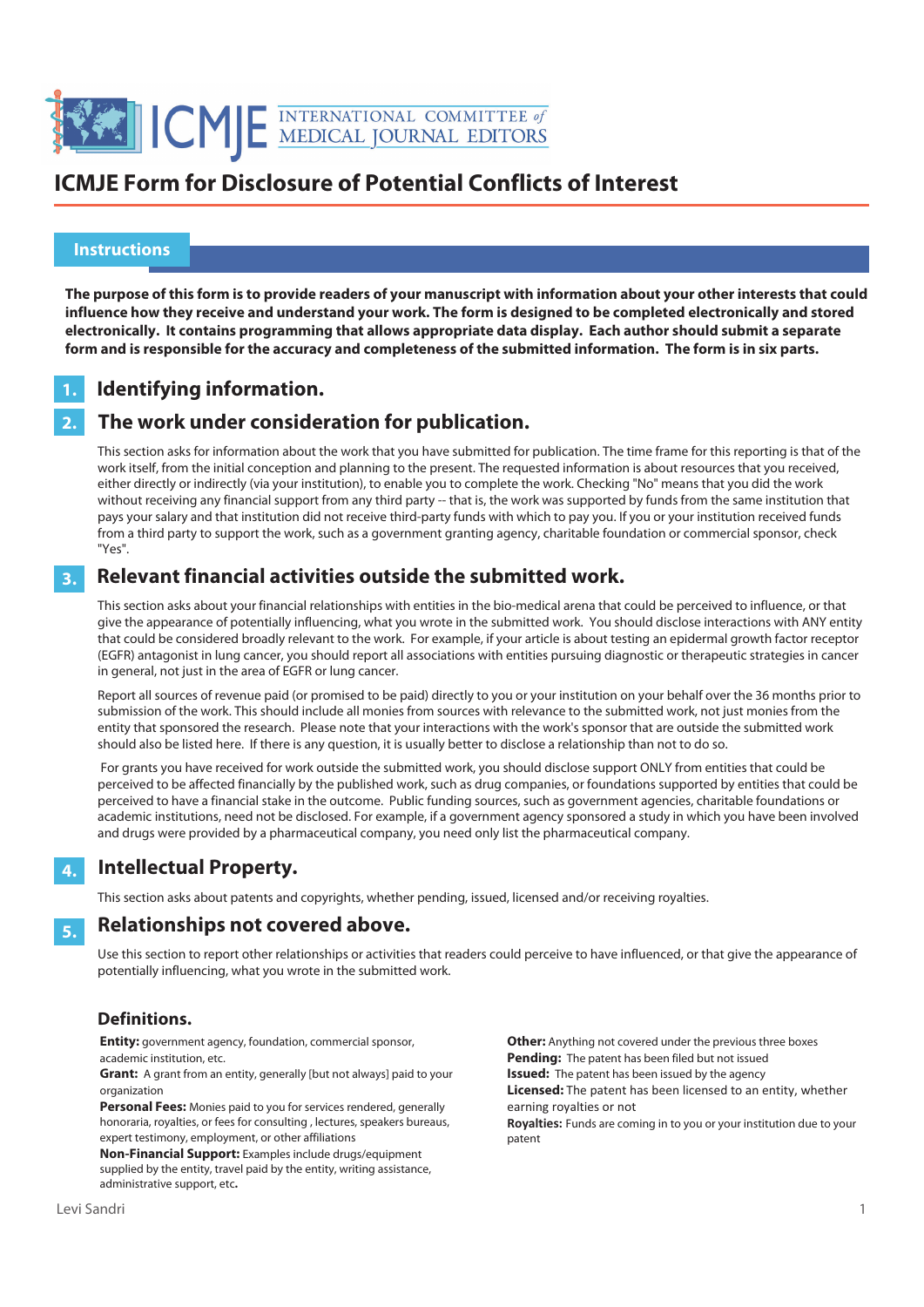

| <b>Section 1.</b>                                                                                                                                                                                                                                                                                                                                                                                                                                                      | <b>Identifying Information</b>                                                 |                                       |    |                         |  |  |
|------------------------------------------------------------------------------------------------------------------------------------------------------------------------------------------------------------------------------------------------------------------------------------------------------------------------------------------------------------------------------------------------------------------------------------------------------------------------|--------------------------------------------------------------------------------|---------------------------------------|----|-------------------------|--|--|
| 1. Given Name (First Name)<br>Giovanni Battista                                                                                                                                                                                                                                                                                                                                                                                                                        |                                                                                | 2. Surname (Last Name)<br>Levi Sandri |    | 3. Date<br>06-July-2020 |  |  |
| 4. Are you the corresponding author?                                                                                                                                                                                                                                                                                                                                                                                                                                   |                                                                                | $\sqrt{Y}$                            | No |                         |  |  |
|                                                                                                                                                                                                                                                                                                                                                                                                                                                                        | 5. Manuscript Title<br>Emergency splenectomy: is there a role for laparoscopy? |                                       |    |                         |  |  |
| 6. Manuscript Identifying Number (if you know it)<br>ALES-2019-MISS-07(ALES-20-82)                                                                                                                                                                                                                                                                                                                                                                                     |                                                                                |                                       |    |                         |  |  |
|                                                                                                                                                                                                                                                                                                                                                                                                                                                                        |                                                                                |                                       |    |                         |  |  |
| <b>Section 2.</b>                                                                                                                                                                                                                                                                                                                                                                                                                                                      | The Work Under Consideration for Publication                                   |                                       |    |                         |  |  |
| Did you or your institution at any time receive payment or services from a third party (government, commercial, private foundation, etc.) for<br>any aspect of the submitted work (including but not limited to grants, data monitoring board, study design, manuscript preparation,<br>statistical analysis, etc.)?<br>Are there any relevant conflicts of interest?<br>$\sqrt{}$<br>No<br>Yes                                                                        |                                                                                |                                       |    |                         |  |  |
|                                                                                                                                                                                                                                                                                                                                                                                                                                                                        |                                                                                |                                       |    |                         |  |  |
| <b>Section 3.</b>                                                                                                                                                                                                                                                                                                                                                                                                                                                      | Relevant financial activities outside the submitted work.                      |                                       |    |                         |  |  |
| Place a check in the appropriate boxes in the table to indicate whether you have financial relationships (regardless of amount<br>of compensation) with entities as described in the instructions. Use one line for each entity; add as many lines as you need by<br>clicking the "Add +" box. You should report relationships that were present during the 36 months prior to publication.<br>Are there any relevant conflicts of interest?<br>No<br>$\sqrt{}$<br>Yes |                                                                                |                                       |    |                         |  |  |
| <b>Section 4.</b>                                                                                                                                                                                                                                                                                                                                                                                                                                                      | <b>Intellectual Property -- Patents &amp; Copyrights</b>                       |                                       |    |                         |  |  |
| Do you have any patents, whether planned, pending or issued, broadly relevant to the work?<br>$\sqrt{N}$<br>Yes                                                                                                                                                                                                                                                                                                                                                        |                                                                                |                                       |    |                         |  |  |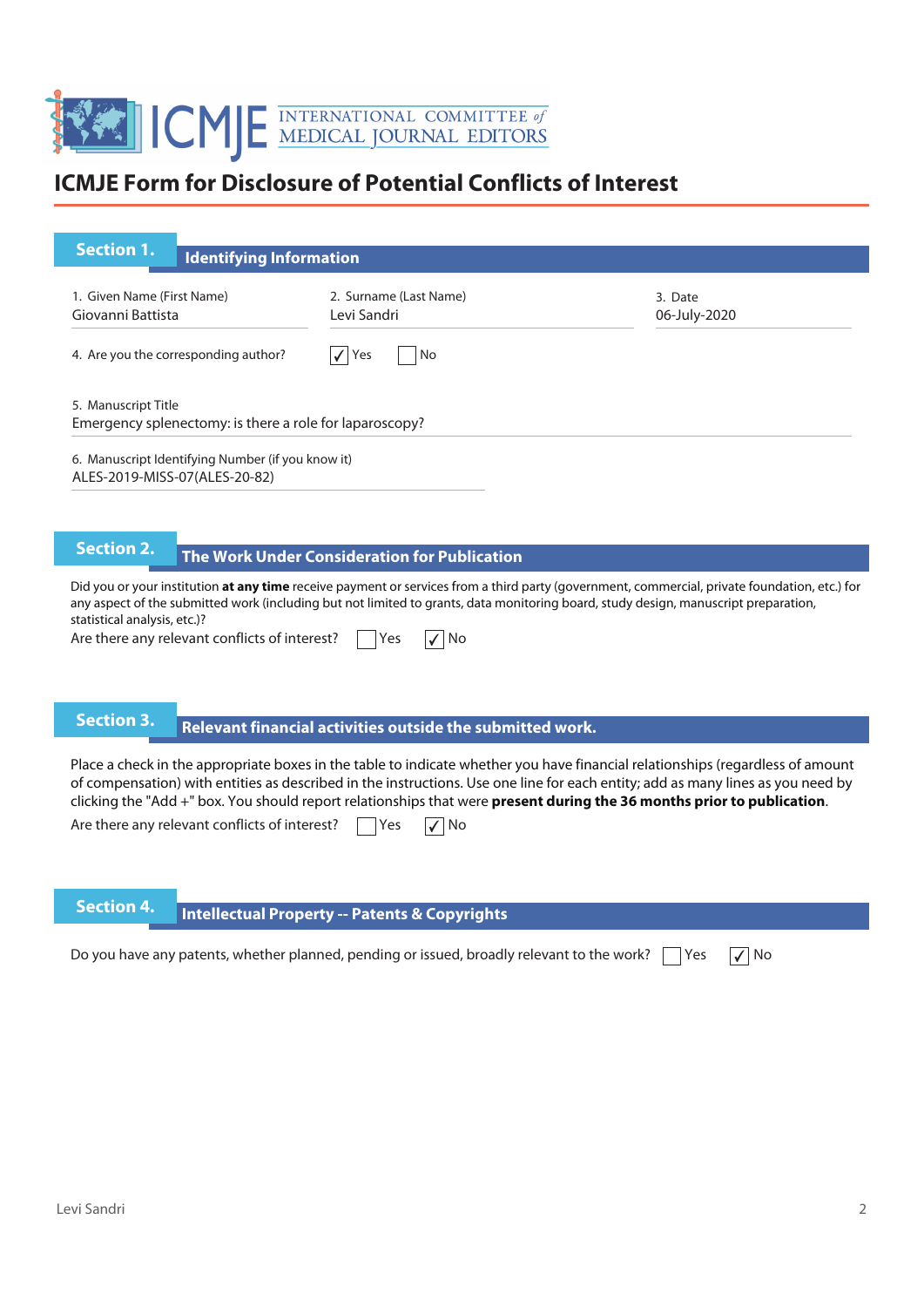

## **Section 5.** Relationships not covered above

Are there other relationships or activities that readers could perceive to have influenced, or that give the appearance of potentially influencing, what you wrote in the submitted work?

 $\Box$  Yes, the following relationships/conditions/circumstances are present (explain below):

 $\sqrt{\phantom{a}}$  No other relationships/conditions/circumstances that present a potential conflict of interest

At the time of manuscript acceptance, journals will ask authors to confirm and, if necessary, update their disclosure statements. On occasion, journals may ask authors to disclose further information about reported relationships.

### **Section 6. Disclosure Statement**

Based on the above disclosures, this form will automatically generate a disclosure statement, which will appear in the box below.

Dr. Levi Sandri has nothing to disclose.

### **Evaluation and Feedback**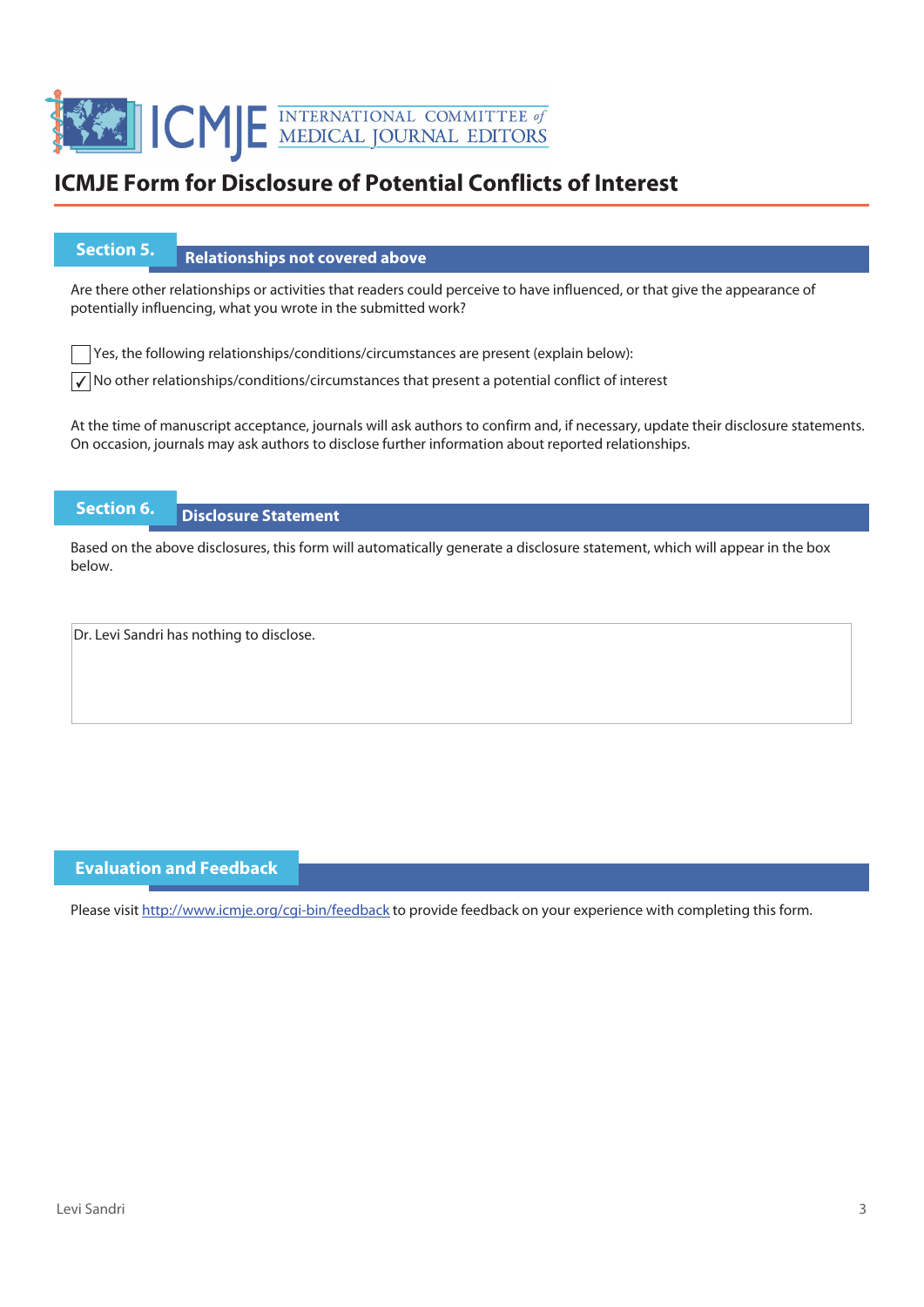

### **Instructions**

 l

> **The purpose of this form is to provide readers of your manuscript with information about your other interests that could influence how they receive and understand your work. The form is designed to be completed electronically and stored electronically. It contains programming that allows appropriate data display. Each author should submit a separate form and is responsible for the accuracy and completeness of the submitted information. The form is in six parts.**

#### **Identifying information. 1.**

#### **The work under consideration for publication. 2.**

This section asks for information about the work that you have submitted for publication. The time frame for this reporting is that of the work itself, from the initial conception and planning to the present. The requested information is about resources that you received, either directly or indirectly (via your institution), to enable you to complete the work. Checking "No" means that you did the work without receiving any financial support from any third party -- that is, the work was supported by funds from the same institution that pays your salary and that institution did not receive third-party funds with which to pay you. If you or your institution received funds from a third party to support the work, such as a government granting agency, charitable foundation or commercial sponsor, check "Yes".

#### **Relevant financial activities outside the submitted work. 3.**

This section asks about your financial relationships with entities in the bio-medical arena that could be perceived to influence, or that give the appearance of potentially influencing, what you wrote in the submitted work. You should disclose interactions with ANY entity that could be considered broadly relevant to the work. For example, if your article is about testing an epidermal growth factor receptor (EGFR) antagonist in lung cancer, you should report all associations with entities pursuing diagnostic or therapeutic strategies in cancer in general, not just in the area of EGFR or lung cancer.

Report all sources of revenue paid (or promised to be paid) directly to you or your institution on your behalf over the 36 months prior to submission of the work. This should include all monies from sources with relevance to the submitted work, not just monies from the entity that sponsored the research. Please note that your interactions with the work's sponsor that are outside the submitted work should also be listed here. If there is any question, it is usually better to disclose a relationship than not to do so.

 For grants you have received for work outside the submitted work, you should disclose support ONLY from entities that could be perceived to be affected financially by the published work, such as drug companies, or foundations supported by entities that could be perceived to have a financial stake in the outcome. Public funding sources, such as government agencies, charitable foundations or academic institutions, need not be disclosed. For example, if a government agency sponsored a study in which you have been involved and drugs were provided by a pharmaceutical company, you need only list the pharmaceutical company.

#### **Intellectual Property. 4.**

This section asks about patents and copyrights, whether pending, issued, licensed and/or receiving royalties.

#### **Relationships not covered above. 5.**

Use this section to report other relationships or activities that readers could perceive to have influenced, or that give the appearance of potentially influencing, what you wrote in the submitted work.

patent

### **Definitions.**

**Entity:** government agency, foundation, commercial sponsor, academic institution, etc.

**Grant:** A grant from an entity, generally [but not always] paid to your organization

**Personal Fees:** Monies paid to you for services rendered, generally honoraria, royalties, or fees for consulting , lectures, speakers bureaus, expert testimony, employment, or other affiliations

**Non-Financial Support:** Examples include drugs/equipment supplied by the entity, travel paid by the entity, writing assistance, administrative support, etc**.**

**Other:** Anything not covered under the previous three boxes **Pending:** The patent has been filed but not issued **Issued:** The patent has been issued by the agency **Licensed:** The patent has been licensed to an entity, whether earning royalties or not **Royalties:** Funds are coming in to you or your institution due to your

Spoletini 1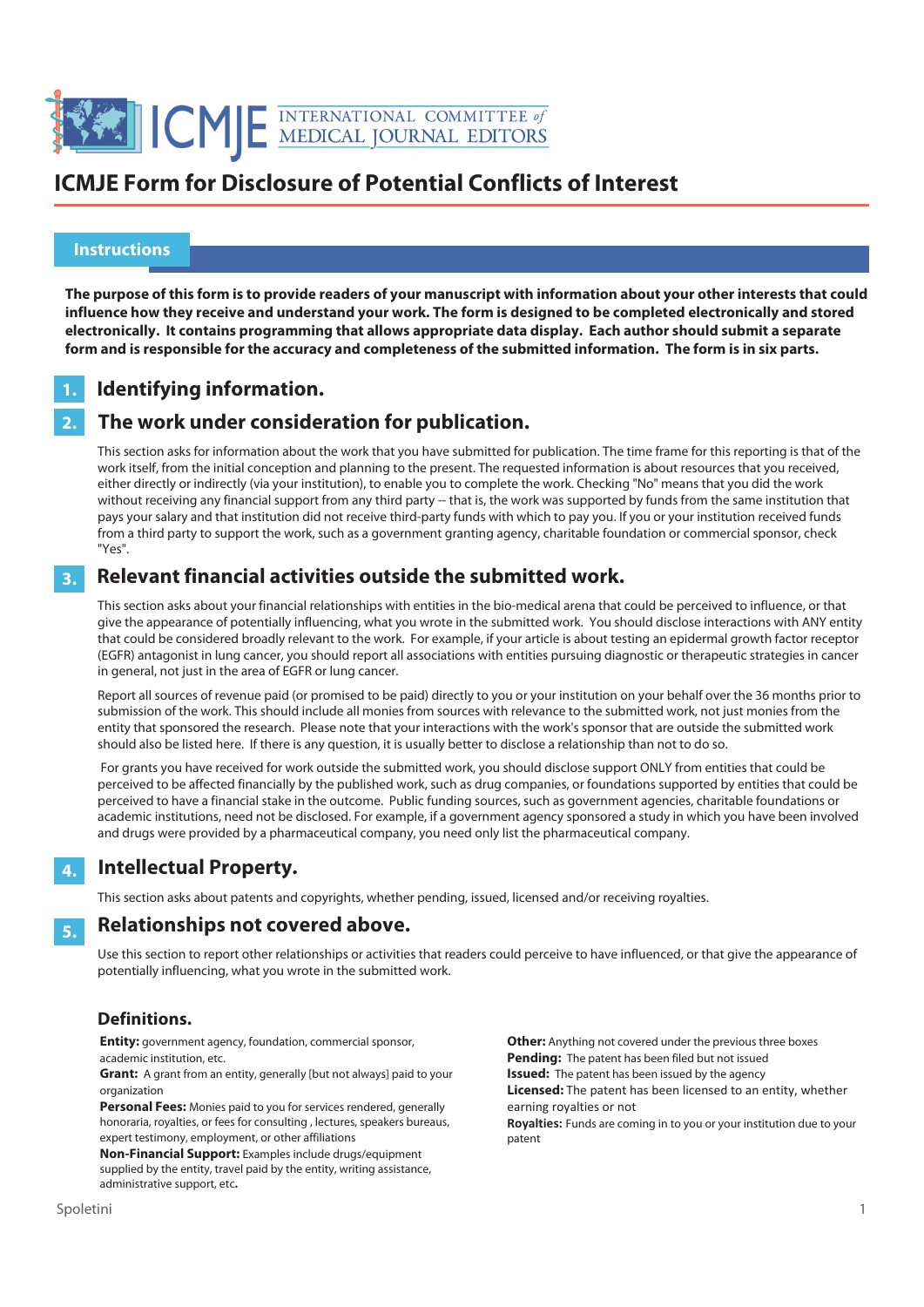

| <b>Section 1.</b><br><b>Identifying Information</b>                                                                                                                                                                                                                                                                                                                                                                                                                       |                                                          |                                            |  |  |  |
|---------------------------------------------------------------------------------------------------------------------------------------------------------------------------------------------------------------------------------------------------------------------------------------------------------------------------------------------------------------------------------------------------------------------------------------------------------------------------|----------------------------------------------------------|--------------------------------------------|--|--|--|
| 1. Given Name (First Name)<br>Domenico                                                                                                                                                                                                                                                                                                                                                                                                                                    | 2. Surname (Last Name)<br>Spoletini                      | 3. Date<br>06-July-2020                    |  |  |  |
| 4. Are you the corresponding author?                                                                                                                                                                                                                                                                                                                                                                                                                                      | $\sqrt{ N}$<br>Yes                                       | Corresponding Author's Name<br>Levi Sandri |  |  |  |
| 5. Manuscript Title<br>Emergency splenectomy: is there a role for laparoscopy?                                                                                                                                                                                                                                                                                                                                                                                            |                                                          |                                            |  |  |  |
| 6. Manuscript Identifying Number (if you know it)<br>ALES-2019-MISS-07(ALES-20-82)                                                                                                                                                                                                                                                                                                                                                                                        |                                                          |                                            |  |  |  |
|                                                                                                                                                                                                                                                                                                                                                                                                                                                                           |                                                          |                                            |  |  |  |
| <b>Section 2.</b>                                                                                                                                                                                                                                                                                                                                                                                                                                                         | The Work Under Consideration for Publication             |                                            |  |  |  |
| Did you or your institution at any time receive payment or services from a third party (government, commercial, private foundation, etc.) for<br>any aspect of the submitted work (including but not limited to grants, data monitoring board, study design, manuscript preparation,<br>statistical analysis, etc.)?<br>Are there any relevant conflicts of interest?<br>$\sqrt{N}$<br>Yes                                                                                |                                                          |                                            |  |  |  |
| <b>Section 3.</b><br>Relevant financial activities outside the submitted work.                                                                                                                                                                                                                                                                                                                                                                                            |                                                          |                                            |  |  |  |
| Place a check in the appropriate boxes in the table to indicate whether you have financial relationships (regardless of amount<br>of compensation) with entities as described in the instructions. Use one line for each entity; add as many lines as you need by<br>clicking the "Add +" box. You should report relationships that were present during the 36 months prior to publication.<br>Are there any relevant conflicts of interest?<br>No<br>Yes<br>$\checkmark$ |                                                          |                                            |  |  |  |
| <b>Section 4.</b>                                                                                                                                                                                                                                                                                                                                                                                                                                                         | <b>Intellectual Property -- Patents &amp; Copyrights</b> |                                            |  |  |  |
| Do you have any patents, whether planned, pending or issued, broadly relevant to the work?<br>No<br>Yes<br>$\checkmark$                                                                                                                                                                                                                                                                                                                                                   |                                                          |                                            |  |  |  |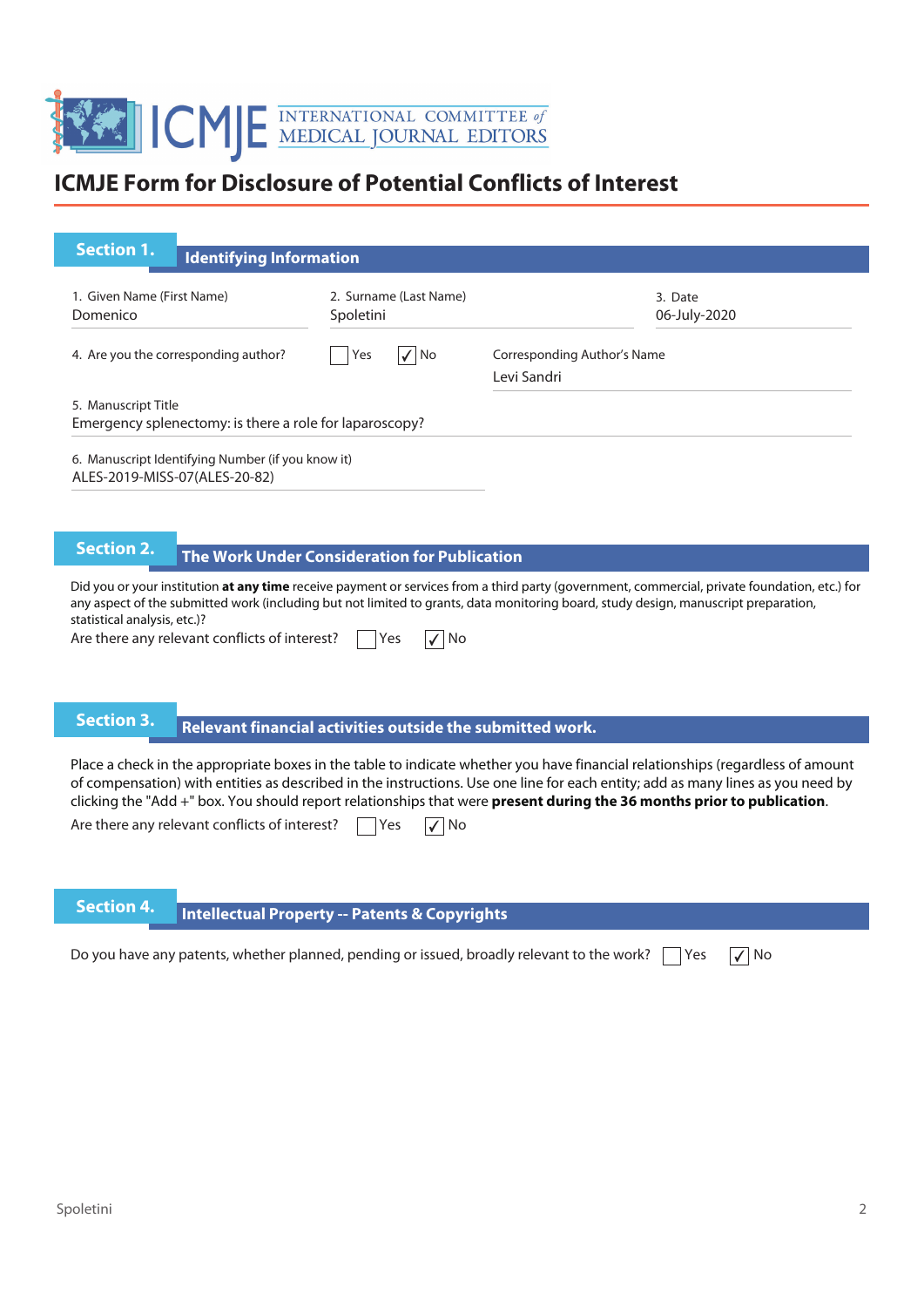

## **Section 5.** Relationships not covered above

Are there other relationships or activities that readers could perceive to have influenced, or that give the appearance of potentially influencing, what you wrote in the submitted work?

 $\Box$  Yes, the following relationships/conditions/circumstances are present (explain below):

 $\sqrt{\phantom{a}}$  No other relationships/conditions/circumstances that present a potential conflict of interest

At the time of manuscript acceptance, journals will ask authors to confirm and, if necessary, update their disclosure statements. On occasion, journals may ask authors to disclose further information about reported relationships.

### **Section 6. Disclosure Statement**

Based on the above disclosures, this form will automatically generate a disclosure statement, which will appear in the box below.

Dr. Spoletini has nothing to disclose.

### **Evaluation and Feedback**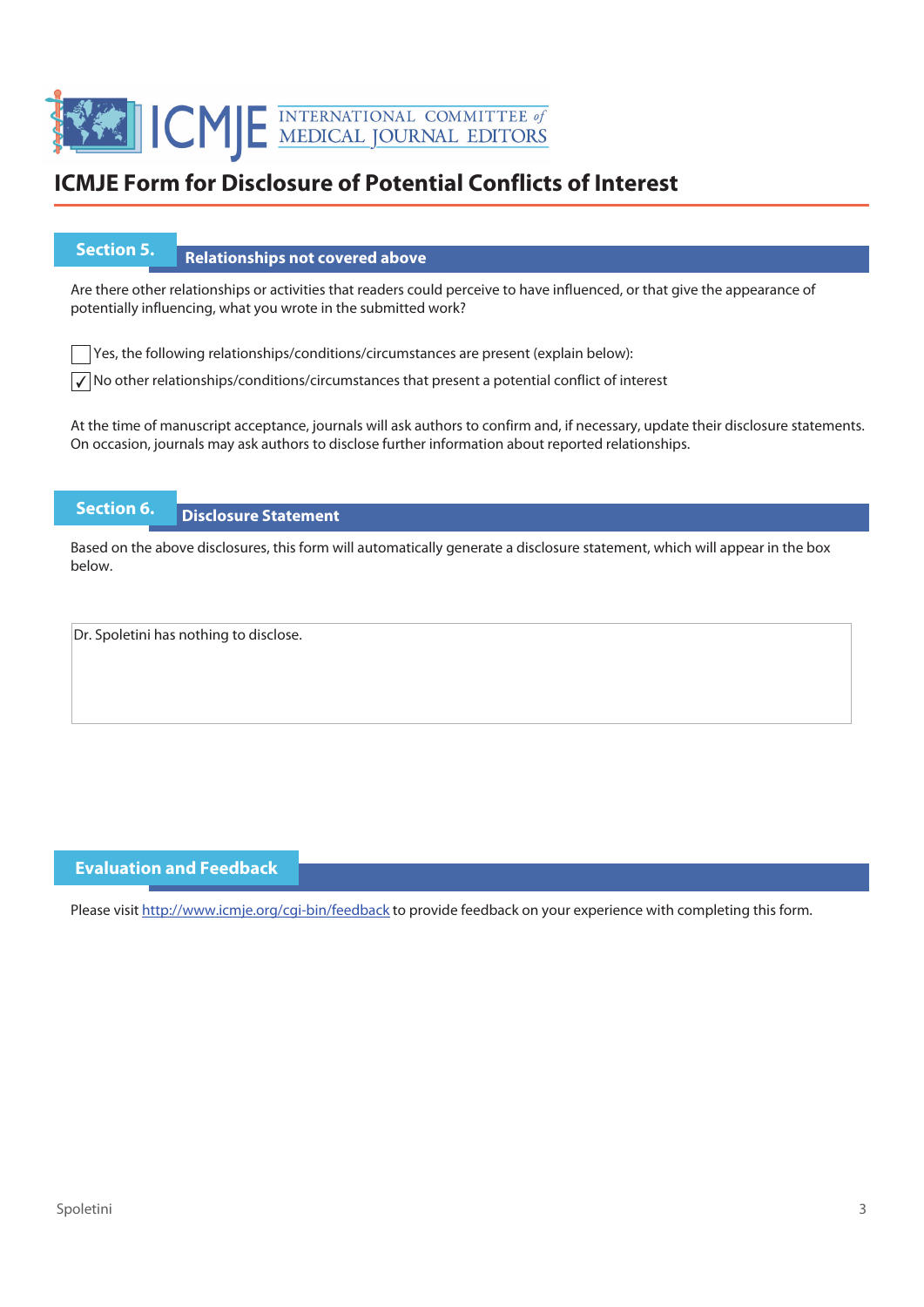

### **Instructions**

 l

> **The purpose of this form is to provide readers of your manuscript with information about your other interests that could influence how they receive and understand your work. The form is designed to be completed electronically and stored electronically. It contains programming that allows appropriate data display. Each author should submit a separate form and is responsible for the accuracy and completeness of the submitted information. The form is in six parts.**

#### **Identifying information. 1.**

#### **The work under consideration for publication. 2.**

This section asks for information about the work that you have submitted for publication. The time frame for this reporting is that of the work itself, from the initial conception and planning to the present. The requested information is about resources that you received, either directly or indirectly (via your institution), to enable you to complete the work. Checking "No" means that you did the work without receiving any financial support from any third party -- that is, the work was supported by funds from the same institution that pays your salary and that institution did not receive third-party funds with which to pay you. If you or your institution received funds from a third party to support the work, such as a government granting agency, charitable foundation or commercial sponsor, check "Yes".

#### **Relevant financial activities outside the submitted work. 3.**

This section asks about your financial relationships with entities in the bio-medical arena that could be perceived to influence, or that give the appearance of potentially influencing, what you wrote in the submitted work. You should disclose interactions with ANY entity that could be considered broadly relevant to the work. For example, if your article is about testing an epidermal growth factor receptor (EGFR) antagonist in lung cancer, you should report all associations with entities pursuing diagnostic or therapeutic strategies in cancer in general, not just in the area of EGFR or lung cancer.

Report all sources of revenue paid (or promised to be paid) directly to you or your institution on your behalf over the 36 months prior to submission of the work. This should include all monies from sources with relevance to the submitted work, not just monies from the entity that sponsored the research. Please note that your interactions with the work's sponsor that are outside the submitted work should also be listed here. If there is any question, it is usually better to disclose a relationship than not to do so.

 For grants you have received for work outside the submitted work, you should disclose support ONLY from entities that could be perceived to be affected financially by the published work, such as drug companies, or foundations supported by entities that could be perceived to have a financial stake in the outcome. Public funding sources, such as government agencies, charitable foundations or academic institutions, need not be disclosed. For example, if a government agency sponsored a study in which you have been involved and drugs were provided by a pharmaceutical company, you need only list the pharmaceutical company.

#### **Intellectual Property. 4.**

This section asks about patents and copyrights, whether pending, issued, licensed and/or receiving royalties.

#### **Relationships not covered above. 5.**

Use this section to report other relationships or activities that readers could perceive to have influenced, or that give the appearance of potentially influencing, what you wrote in the submitted work.

### **Definitions.**

**Entity:** government agency, foundation, commercial sponsor, academic institution, etc.

**Grant:** A grant from an entity, generally [but not always] paid to your organization

**Personal Fees:** Monies paid to you for services rendered, generally honoraria, royalties, or fees for consulting , lectures, speakers bureaus, expert testimony, employment, or other affiliations

**Non-Financial Support:** Examples include drugs/equipment supplied by the entity, travel paid by the entity, writing assistance, administrative support, etc**.**

**Other:** Anything not covered under the previous three boxes **Pending:** The patent has been filed but not issued **Issued:** The patent has been issued by the agency **Licensed:** The patent has been licensed to an entity, whether earning royalties or not **Royalties:** Funds are coming in to you or your institution due to your patent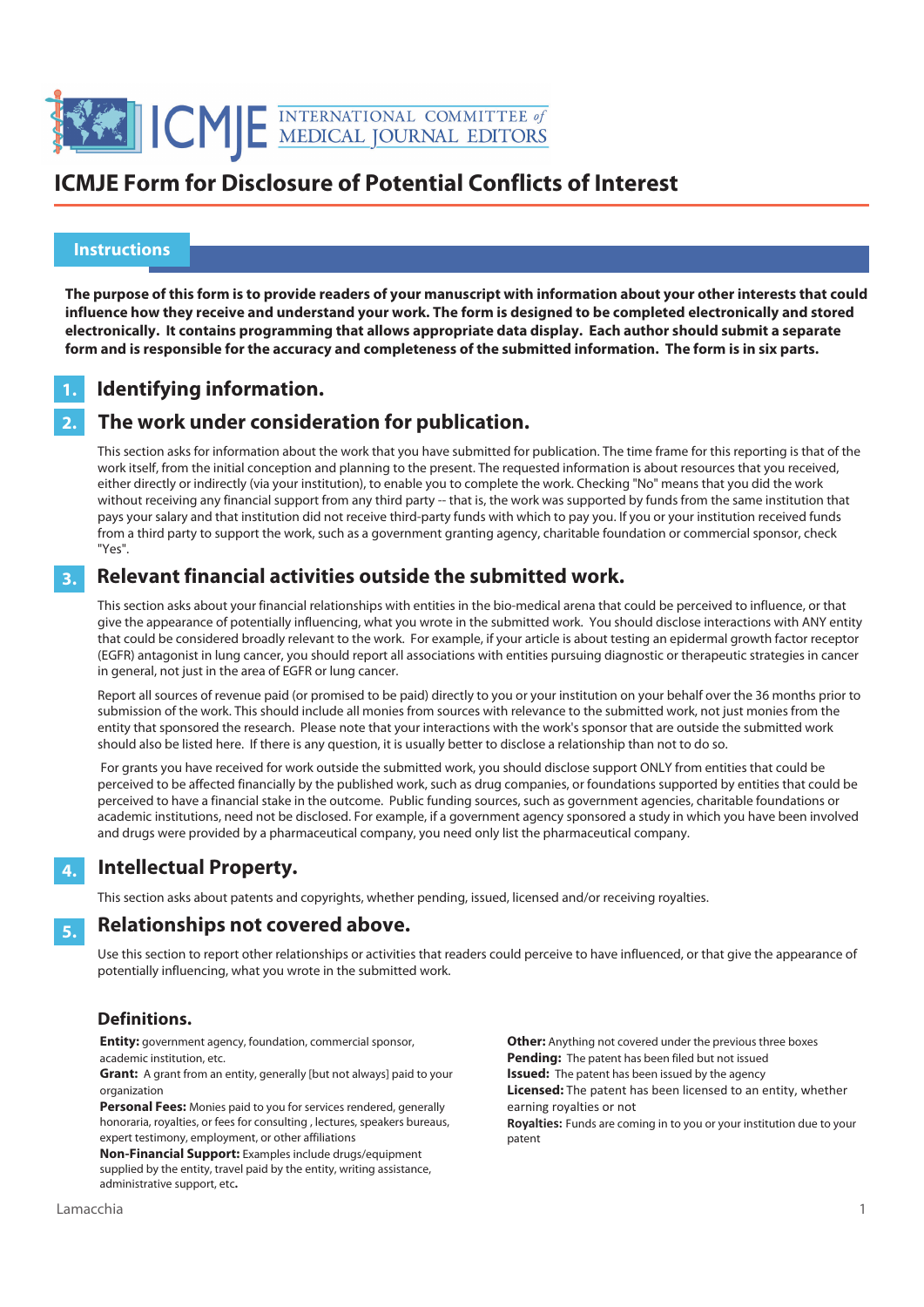

| <b>Section 1.</b>                                                                                                                                                                                                                                                                                                                                                                                                                                                         | <b>Identifying Information</b> |                                                          |                                            |  |  |
|---------------------------------------------------------------------------------------------------------------------------------------------------------------------------------------------------------------------------------------------------------------------------------------------------------------------------------------------------------------------------------------------------------------------------------------------------------------------------|--------------------------------|----------------------------------------------------------|--------------------------------------------|--|--|
| 1. Given Name (First Name)<br>Giuseppe                                                                                                                                                                                                                                                                                                                                                                                                                                    |                                | 2. Surname (Last Name)<br>Lamacchia                      | 3. Date<br>06-July-2020                    |  |  |
| 4. Are you the corresponding author?                                                                                                                                                                                                                                                                                                                                                                                                                                      |                                | $\sqrt{ N}$<br>Yes                                       | Corresponding Author's Name<br>Levi Sandri |  |  |
| 5. Manuscript Title<br>Emergency splenectomy: is there a role for laparoscopy?                                                                                                                                                                                                                                                                                                                                                                                            |                                |                                                          |                                            |  |  |
| 6. Manuscript Identifying Number (if you know it)<br>ALES-2019-MISS-07(ALES-20-82)                                                                                                                                                                                                                                                                                                                                                                                        |                                |                                                          |                                            |  |  |
|                                                                                                                                                                                                                                                                                                                                                                                                                                                                           |                                |                                                          |                                            |  |  |
| <b>Section 2.</b>                                                                                                                                                                                                                                                                                                                                                                                                                                                         |                                | <b>The Work Under Consideration for Publication</b>      |                                            |  |  |
| Did you or your institution at any time receive payment or services from a third party (government, commercial, private foundation, etc.) for<br>any aspect of the submitted work (including but not limited to grants, data monitoring board, study design, manuscript preparation,<br>statistical analysis, etc.)?<br>Are there any relevant conflicts of interest?<br>No<br><b>Yes</b>                                                                                 |                                |                                                          |                                            |  |  |
| <b>Section 3.</b><br>Relevant financial activities outside the submitted work.                                                                                                                                                                                                                                                                                                                                                                                            |                                |                                                          |                                            |  |  |
| Place a check in the appropriate boxes in the table to indicate whether you have financial relationships (regardless of amount<br>of compensation) with entities as described in the instructions. Use one line for each entity; add as many lines as you need by<br>clicking the "Add +" box. You should report relationships that were present during the 36 months prior to publication.<br>Are there any relevant conflicts of interest?<br>$\checkmark$<br>No<br>Yes |                                |                                                          |                                            |  |  |
| <b>Section 4.</b>                                                                                                                                                                                                                                                                                                                                                                                                                                                         |                                | <b>Intellectual Property -- Patents &amp; Copyrights</b> |                                            |  |  |
| Do you have any patents, whether planned, pending or issued, broadly relevant to the work?<br>$\sqrt{N}$<br>Yes                                                                                                                                                                                                                                                                                                                                                           |                                |                                                          |                                            |  |  |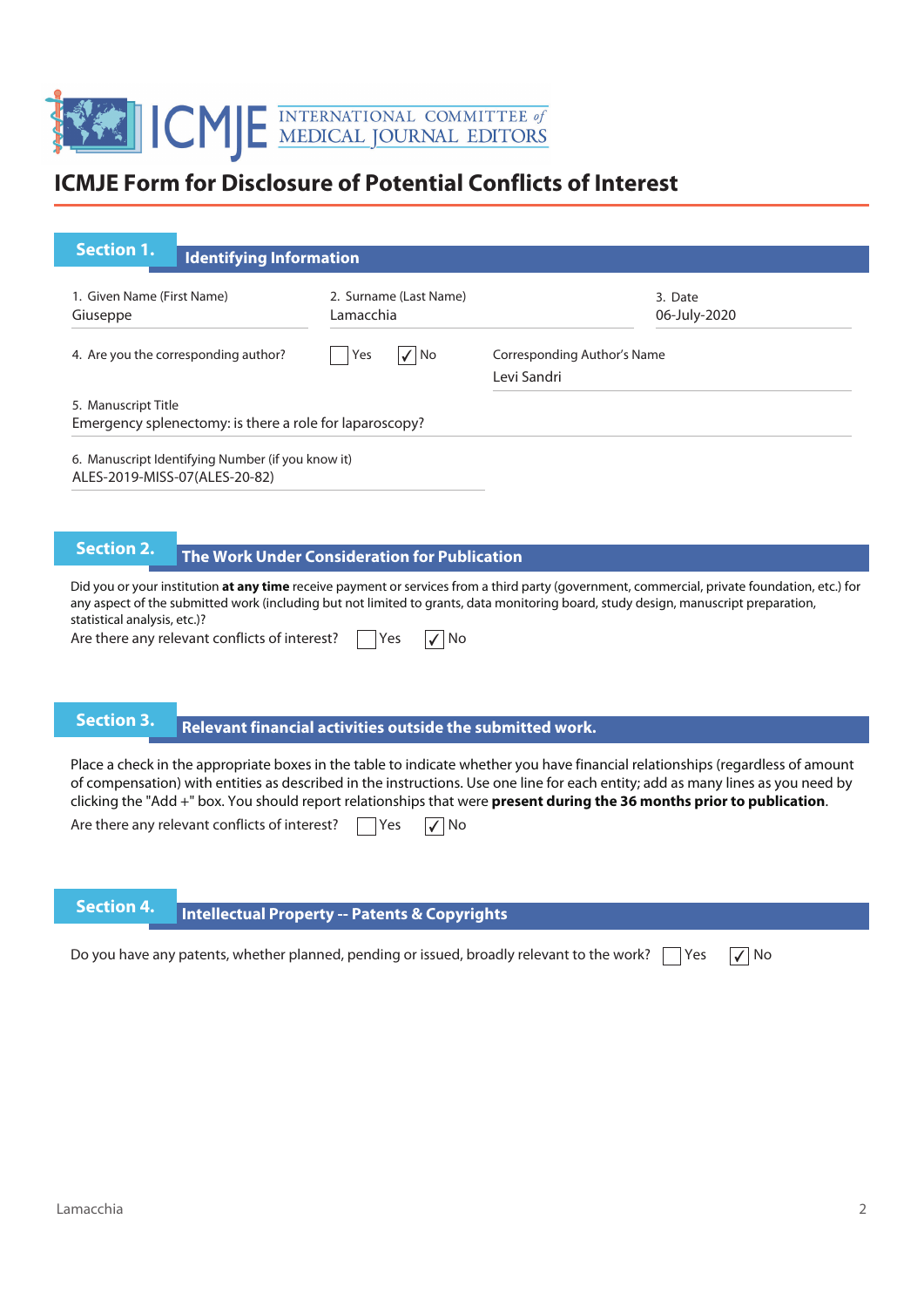

## **Section 5.** Relationships not covered above

Are there other relationships or activities that readers could perceive to have influenced, or that give the appearance of potentially influencing, what you wrote in the submitted work?

 $\Box$  Yes, the following relationships/conditions/circumstances are present (explain below):

 $\sqrt{\phantom{a}}$  No other relationships/conditions/circumstances that present a potential conflict of interest

At the time of manuscript acceptance, journals will ask authors to confirm and, if necessary, update their disclosure statements. On occasion, journals may ask authors to disclose further information about reported relationships.

### **Section 6. Disclosure Statement**

Based on the above disclosures, this form will automatically generate a disclosure statement, which will appear in the box below.

Dr. Lamacchia has nothing to disclose.

### **Evaluation and Feedback**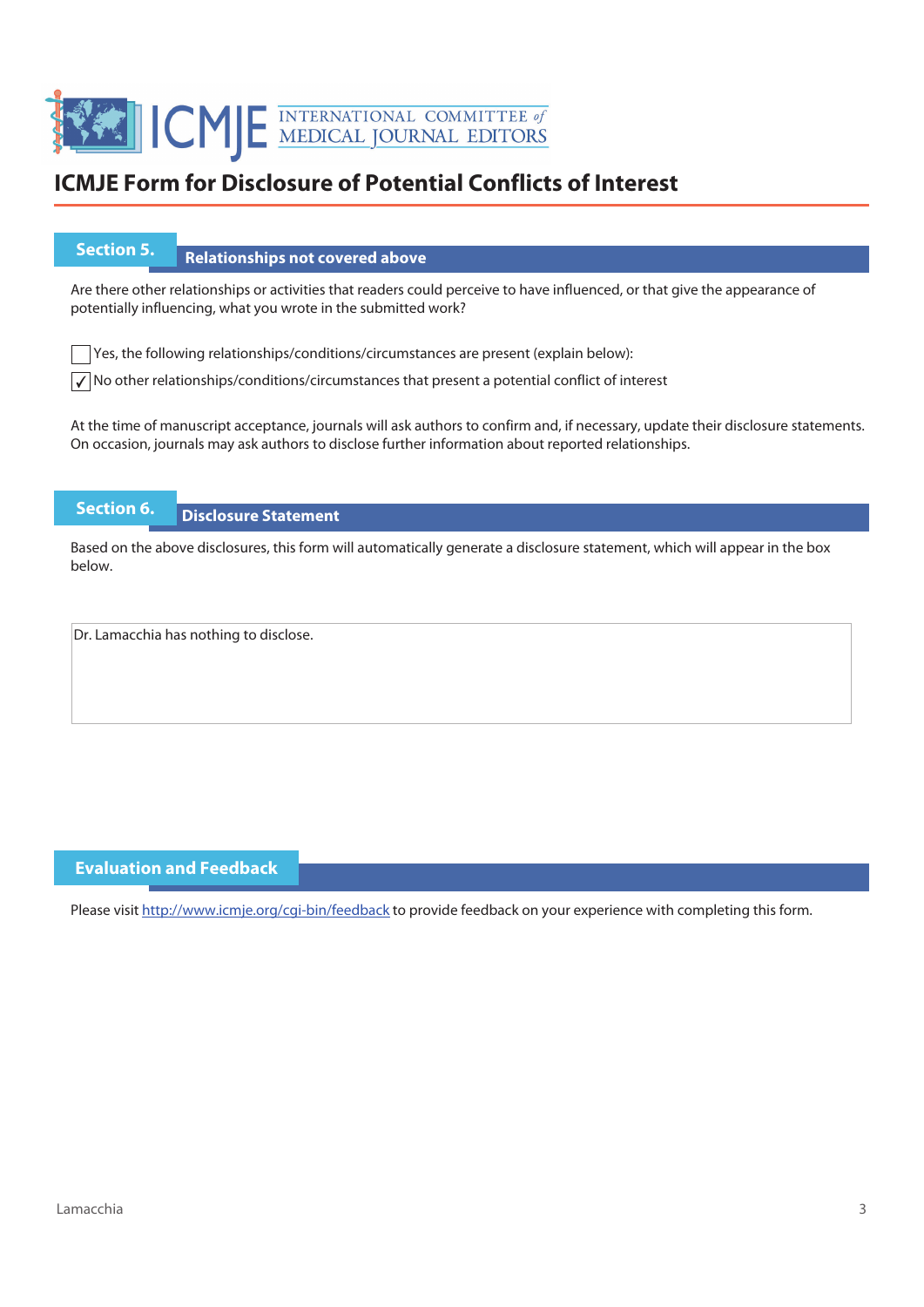

### **Instructions**

 l

> **The purpose of this form is to provide readers of your manuscript with information about your other interests that could influence how they receive and understand your work. The form is designed to be completed electronically and stored electronically. It contains programming that allows appropriate data display. Each author should submit a separate form and is responsible for the accuracy and completeness of the submitted information. The form is in six parts.**

#### **Identifying information. 1.**

#### **The work under consideration for publication. 2.**

This section asks for information about the work that you have submitted for publication. The time frame for this reporting is that of the work itself, from the initial conception and planning to the present. The requested information is about resources that you received, either directly or indirectly (via your institution), to enable you to complete the work. Checking "No" means that you did the work without receiving any financial support from any third party -- that is, the work was supported by funds from the same institution that pays your salary and that institution did not receive third-party funds with which to pay you. If you or your institution received funds from a third party to support the work, such as a government granting agency, charitable foundation or commercial sponsor, check "Yes".

#### **Relevant financial activities outside the submitted work. 3.**

This section asks about your financial relationships with entities in the bio-medical arena that could be perceived to influence, or that give the appearance of potentially influencing, what you wrote in the submitted work. You should disclose interactions with ANY entity that could be considered broadly relevant to the work. For example, if your article is about testing an epidermal growth factor receptor (EGFR) antagonist in lung cancer, you should report all associations with entities pursuing diagnostic or therapeutic strategies in cancer in general, not just in the area of EGFR or lung cancer.

Report all sources of revenue paid (or promised to be paid) directly to you or your institution on your behalf over the 36 months prior to submission of the work. This should include all monies from sources with relevance to the submitted work, not just monies from the entity that sponsored the research. Please note that your interactions with the work's sponsor that are outside the submitted work should also be listed here. If there is any question, it is usually better to disclose a relationship than not to do so.

 For grants you have received for work outside the submitted work, you should disclose support ONLY from entities that could be perceived to be affected financially by the published work, such as drug companies, or foundations supported by entities that could be perceived to have a financial stake in the outcome. Public funding sources, such as government agencies, charitable foundations or academic institutions, need not be disclosed. For example, if a government agency sponsored a study in which you have been involved and drugs were provided by a pharmaceutical company, you need only list the pharmaceutical company.

#### **Intellectual Property. 4.**

This section asks about patents and copyrights, whether pending, issued, licensed and/or receiving royalties.

#### **Relationships not covered above. 5.**

Use this section to report other relationships or activities that readers could perceive to have influenced, or that give the appearance of potentially influencing, what you wrote in the submitted work.

### **Definitions.**

**Entity:** government agency, foundation, commercial sponsor, academic institution, etc.

**Grant:** A grant from an entity, generally [but not always] paid to your organization

**Personal Fees:** Monies paid to you for services rendered, generally honoraria, royalties, or fees for consulting , lectures, speakers bureaus, expert testimony, employment, or other affiliations

**Non-Financial Support:** Examples include drugs/equipment supplied by the entity, travel paid by the entity, writing assistance, administrative support, etc**.**

**Other:** Anything not covered under the previous three boxes **Pending:** The patent has been filed but not issued **Issued:** The patent has been issued by the agency **Licensed:** The patent has been licensed to an entity, whether earning royalties or not **Royalties:** Funds are coming in to you or your institution due to your patent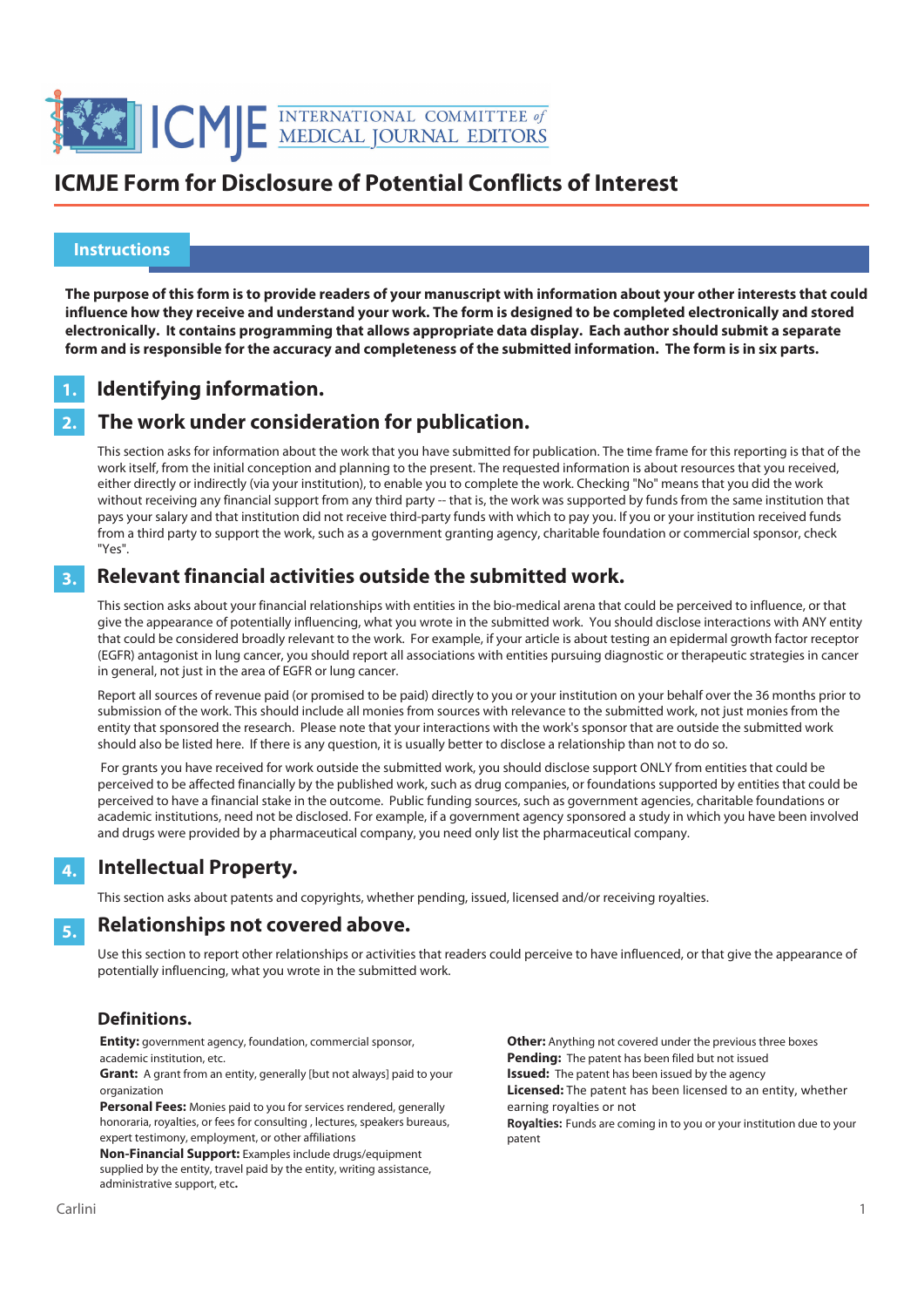

| <b>Section 1.</b>                                                                                                                                                                                                                                                                                                                                                                                                                                                         | <b>Identifying Information</b> |                                                          |                                            |  |  |  |
|---------------------------------------------------------------------------------------------------------------------------------------------------------------------------------------------------------------------------------------------------------------------------------------------------------------------------------------------------------------------------------------------------------------------------------------------------------------------------|--------------------------------|----------------------------------------------------------|--------------------------------------------|--|--|--|
| 1. Given Name (First Name)<br>Massimo                                                                                                                                                                                                                                                                                                                                                                                                                                     |                                | 2. Surname (Last Name)<br>Carlini                        | 3. Date<br>06-July-2020                    |  |  |  |
| 4. Are you the corresponding author?                                                                                                                                                                                                                                                                                                                                                                                                                                      |                                | $\sqrt{ N}$<br>Yes                                       | Corresponding Author's Name<br>Levi Sandri |  |  |  |
| 5. Manuscript Title<br>Emergency splenectomy: is there a role for laparoscopy?                                                                                                                                                                                                                                                                                                                                                                                            |                                |                                                          |                                            |  |  |  |
| 6. Manuscript Identifying Number (if you know it)<br>ALES-2019-MISS-07(ALES-20-82)                                                                                                                                                                                                                                                                                                                                                                                        |                                |                                                          |                                            |  |  |  |
|                                                                                                                                                                                                                                                                                                                                                                                                                                                                           |                                |                                                          |                                            |  |  |  |
| <b>Section 2.</b><br><b>The Work Under Consideration for Publication</b>                                                                                                                                                                                                                                                                                                                                                                                                  |                                |                                                          |                                            |  |  |  |
| Did you or your institution at any time receive payment or services from a third party (government, commercial, private foundation, etc.) for<br>any aspect of the submitted work (including but not limited to grants, data monitoring board, study design, manuscript preparation,<br>statistical analysis, etc.)?<br>Are there any relevant conflicts of interest?<br>Yes<br>No<br>$\checkmark$                                                                        |                                |                                                          |                                            |  |  |  |
| <b>Section 3.</b><br>Relevant financial activities outside the submitted work.                                                                                                                                                                                                                                                                                                                                                                                            |                                |                                                          |                                            |  |  |  |
| Place a check in the appropriate boxes in the table to indicate whether you have financial relationships (regardless of amount<br>of compensation) with entities as described in the instructions. Use one line for each entity; add as many lines as you need by<br>clicking the "Add +" box. You should report relationships that were present during the 36 months prior to publication.<br>Are there any relevant conflicts of interest?<br>No<br>Yes<br>$\checkmark$ |                                |                                                          |                                            |  |  |  |
| <b>Section 4.</b>                                                                                                                                                                                                                                                                                                                                                                                                                                                         |                                | <b>Intellectual Property -- Patents &amp; Copyrights</b> |                                            |  |  |  |
| Do you have any patents, whether planned, pending or issued, broadly relevant to the work?<br>$\sqrt{ NQ}$<br>Yes                                                                                                                                                                                                                                                                                                                                                         |                                |                                                          |                                            |  |  |  |